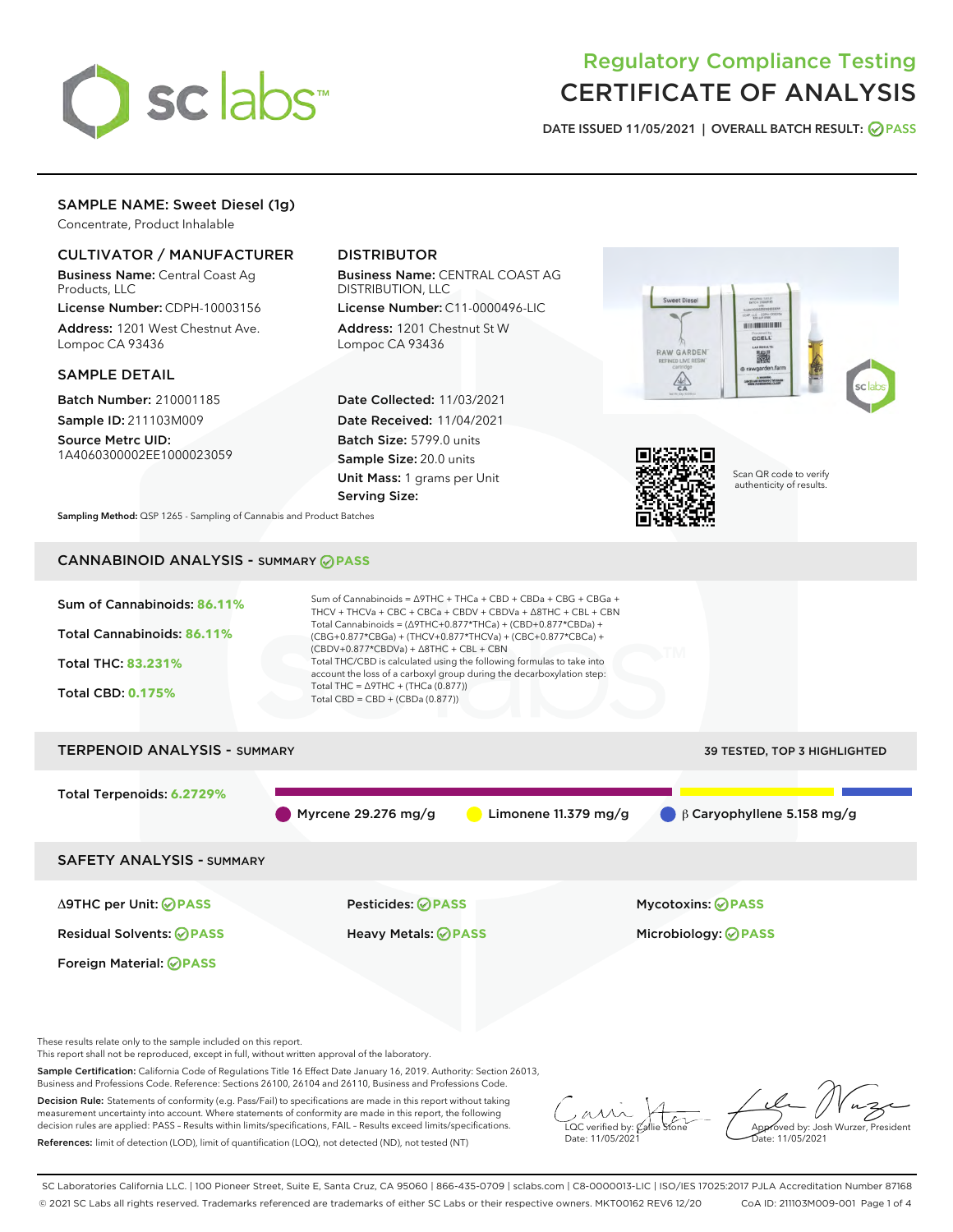



SWEET DIESEL (1G) | DATE ISSUED 11/05/2021 | OVERALL BATCH RESULT: @ PASS

#### CANNABINOID TEST RESULTS - 11/05/2021 2 PASS

Tested by high-performance liquid chromatography with diode-array detection (HPLC-DAD). **Method:** QSP 1157 - Analysis of Cannabinoids by HPLC-DAD

#### TOTAL CANNABINOIDS: **86.11%**

Total Cannabinoids (Total THC) + (Total CBD) + (Total CBG) + (Total THCV) + (Total CBC) + (Total CBDV) + ∆8THC + CBL + CBN

TOTAL THC: **83.231%** Total THC (∆9THC+0.877\*THCa)

TOTAL CBD: **0.175%**

Total CBD (CBD+0.877\*CBDa)

TOTAL CBG: 1.691% Total CBG (CBG+0.877\*CBGa)

TOTAL THCV: 0.37% Total THCV (THCV+0.877\*THCVa)

TOTAL CBC: ND Total CBC (CBC+0.877\*CBCa)

TOTAL CBDV: ND Total CBDV (CBDV+0.877\*CBDVa)

| <b>COMPOUND</b>            | LOD/LOQ<br>(mg/g) | <b>MEASUREMENT</b><br><b>UNCERTAINTY</b><br>(mg/g) | <b>RESULT</b><br>(mg/g) | <b>RESULT</b><br>(%) |
|----------------------------|-------------------|----------------------------------------------------|-------------------------|----------------------|
| <b>A9THC</b>               | 0.06 / 0.26       | ±28.631                                            | 832.31                  | 83.231               |
| <b>CBG</b>                 | 0.06/0.19         | ±0.666                                             | 16.91                   | 1.691                |
| <b>CBN</b>                 | 0.1 / 0.3         | ±0.28                                              | 4.3                     | 0.43                 |
| <b>THCV</b>                | 0.1/0.2           | ±0.18                                              | 3.7                     | 0.37                 |
| $\triangle$ 8THC           | 0.1/0.4           | ±0.17                                              | 2.1                     | 0.21                 |
| <b>CBD</b>                 | 0.07/0.29         | ±0.081                                             | 1.75                    | 0.175                |
| <b>THCa</b>                | 0.05/0.14         | N/A                                                | <b>ND</b>               | <b>ND</b>            |
| <b>THCVa</b>               | 0.07/0.20         | N/A                                                | <b>ND</b>               | <b>ND</b>            |
| <b>CBDa</b>                | 0.02/0.19         | N/A                                                | <b>ND</b>               | <b>ND</b>            |
| <b>CBDV</b>                | 0.04 / 0.15       | N/A                                                | <b>ND</b>               | <b>ND</b>            |
| <b>CBDVa</b>               | 0.03/0.53         | N/A                                                | <b>ND</b>               | <b>ND</b>            |
| <b>CBGa</b>                | 0.1/0.2           | N/A                                                | <b>ND</b>               | <b>ND</b>            |
| <b>CBL</b>                 | 0.06 / 0.24       | N/A                                                | <b>ND</b>               | <b>ND</b>            |
| <b>CBC</b>                 | 0.2 / 0.5         | N/A                                                | <b>ND</b>               | <b>ND</b>            |
| <b>CBCa</b>                | 0.07/0.28         | N/A                                                | <b>ND</b>               | <b>ND</b>            |
| <b>SUM OF CANNABINOIDS</b> |                   |                                                    | 861.1 mg/g              | 86.11%               |

#### **UNIT MASS: 1 grams per Unit**

| ∆9THC per Unit                        | 1120 per-package limit | 832.31 mg/unit  | <b>PASS</b> |
|---------------------------------------|------------------------|-----------------|-------------|
| <b>Total THC per Unit</b>             |                        | 832.31 mg/unit  |             |
| <b>CBD per Unit</b>                   |                        | $1.75$ mg/unit  |             |
| <b>Total CBD per Unit</b>             |                        | $1.75$ mg/unit  |             |
| Sum of Cannabinoids<br>per Unit       |                        | $861.1$ mg/unit |             |
| <b>Total Cannabinoids</b><br>per Unit |                        | $861.1$ mg/unit |             |

| <b>COMPOUND</b>         | LOD/LOQ<br>(mg/g) | <b>MEASUREMENT</b><br><b>UNCERTAINTY</b><br>(mg/g) | <b>RESULT</b><br>(mg/g)                         | <b>RESULT</b><br>(%) |
|-------------------------|-------------------|----------------------------------------------------|-------------------------------------------------|----------------------|
| <b>Myrcene</b>          | 0.008 / 0.025     | ±0.3777                                            | 29.276                                          | 2.9276               |
| Limonene                | 0.005 / 0.016     | ±0.1627                                            | 11.379                                          | 1.1379               |
| $\beta$ Caryophyllene   | 0.004 / 0.012     | ±0.1836                                            | 5.158                                           | 0.5158               |
| $\alpha$ Pinene         | 0.005 / 0.017     | ±0.0357                                            | 4.146                                           | 0.4146               |
| $\beta$ Pinene          | 0.004 / 0.014     | ±0.0372                                            | 3.231                                           | 0.3231               |
| Linalool                | 0.009 / 0.032     | ±0.0981                                            | 2.582                                           | 0.2582               |
| $\alpha$ Humulene       | 0.009 / 0.029     | ±0.0413                                            | 1.288                                           | 0.1288               |
| Terpineol               | 0.016 / 0.055     | ±0.0629                                            | 1.024                                           | 0.1024               |
| Fenchol                 | 0.010 / 0.034     | ±0.0348                                            | 0.898                                           | 0.0898               |
| <b>Terpinolene</b>      | 0.008 / 0.026     | ±0.0149                                            | 0.726                                           | 0.0726               |
| Ocimene                 | 0.011 / 0.038     | ±0.0206                                            | 0.641                                           | 0.0641               |
| Valencene               | 0.009 / 0.030     | ±0.0396                                            | 0.575                                           | 0.0575               |
| trans-ß-Farnesene       | 0.008 / 0.025     | ±0.0157                                            | 0.441                                           | 0.0441               |
| Guaiol                  | 0.009 / 0.030     | ±0.0130                                            | 0.276                                           | 0.0276               |
| Camphene                | 0.005 / 0.015     | ±0.0029                                            | 0.248                                           | 0.0248               |
| <b>Borneol</b>          | 0.005 / 0.016     | ±0.0086                                            | 0.205                                           | 0.0205               |
| Nerolidol               | 0.009 / 0.028     | ±0.0117                                            | 0.186                                           | 0.0186               |
| Citronellol             | 0.003 / 0.010     | ±0.0039                                            | 0.080                                           | 0.0080               |
| Fenchone                | 0.009 / 0.028     | ±0.0023                                            | 0.078                                           | 0.0078               |
| $\alpha$ Bisabolol      | 0.008 / 0.026     | ±0.0041                                            | 0.077                                           | 0.0077               |
| Caryophyllene<br>Oxide  | 0.010 / 0.033     | ±0.0026                                            | 0.056                                           | 0.0056               |
| $\gamma$ Terpinene      | 0.006 / 0.018     | ±0.0009                                            | 0.051                                           | 0.0051               |
| $\alpha$ Terpinene      | 0.005 / 0.017     | ±0.0006                                            | 0.043                                           | 0.0043               |
| $\alpha$ Phellandrene   | 0.006 / 0.020     | ±0.0004                                            | 0.027                                           | 0.0027               |
| Eucalyptol              | 0.006 / 0.018     | ±0.0006                                            | 0.023                                           | 0.0023               |
| Nerol                   | 0.003 / 0.011     | ±0.0006                                            | 0.014                                           | 0.0014               |
| Sabinene                | 0.004 / 0.014     | N/A                                                | <loq< th=""><th><loq< th=""></loq<></th></loq<> | <loq< th=""></loq<>  |
| 3 Carene                | 0.005 / 0.018     | N/A                                                | <loq< th=""><th><loq< th=""></loq<></th></loq<> | <loq< th=""></loq<>  |
| p-Cymene                | 0.005 / 0.016     | N/A                                                | <loq< th=""><th><loq< th=""></loq<></th></loq<> | <loq< th=""></loq<>  |
| Sabinene Hydrate        | 0.006 / 0.022     | N/A                                                | $\sim$ 00                                       | $\sim$ OO Is         |
| (-)-Isopulegol          | 0.005 / 0.016     | N/A                                                | ND                                              | ND                   |
| Camphor                 | 0.006 / 0.019     | N/A                                                | ND                                              | ND                   |
| Isoborneol              | 0.004 / 0.012     | N/A                                                | ND                                              | <b>ND</b>            |
| Menthol                 | 0.008 / 0.025     | N/A                                                | ND                                              | <b>ND</b>            |
| R-(+)-Pulegone          | 0.003 / 0.011     | N/A                                                | ND                                              | ND                   |
| Geraniol                | 0.002 / 0.007     | N/A                                                | ND                                              | ND                   |
| <b>Geranyl Acetate</b>  | 0.004 / 0.014     | N/A                                                | ND                                              | ND                   |
| $\alpha$ Cedrene        | 0.005 / 0.016     | N/A                                                | ND                                              | ND                   |
| Cedrol                  | 0.008 / 0.027     | N/A                                                | ND                                              | ND                   |
| <b>TOTAL TERPENOIDS</b> |                   |                                                    | 62.729 mg/g                                     | 6.2729%              |

SC Laboratories California LLC. | 100 Pioneer Street, Suite E, Santa Cruz, CA 95060 | 866-435-0709 | sclabs.com | C8-0000013-LIC | ISO/IES 17025:2017 PJLA Accreditation Number 87168 © 2021 SC Labs all rights reserved. Trademarks referenced are trademarks of either SC Labs or their respective owners. MKT00162 REV6 12/20 CoA ID: 211103M009-001 Page 2 of 4

# TERPENOID TEST RESULTS - 11/05/2021

Terpene analysis utilizing gas chromatography-flame ionization detection (GC-FID). **Method:** QSP 1192 - Analysis of Terpenoids by GC-FID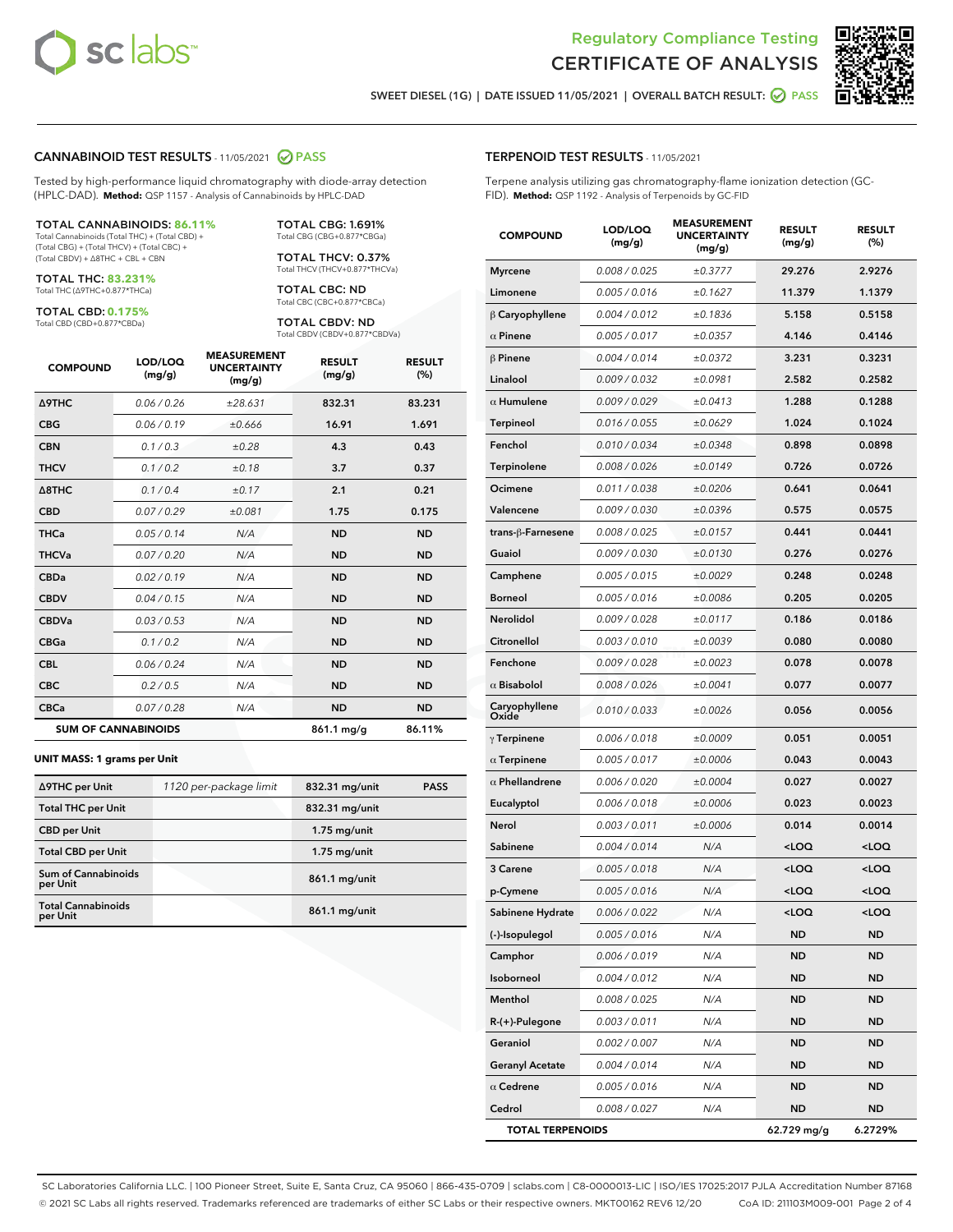



SWEET DIESEL (1G) | DATE ISSUED 11/05/2021 | OVERALL BATCH RESULT: @ PASS

# CATEGORY 1 PESTICIDE TEST RESULTS - 11/05/2021 2 PASS

Pesticide and plant growth regulator analysis utilizing high-performance liquid chromatography-mass spectrometry (HPLC-MS) or gas chromatography-mass spectrometry (GC-MS). \*GC-MS utilized where indicated. **Method:** QSP 1212 - Analysis of Pesticides and Mycotoxins by LC-MS or QSP 1213 - Analysis of Pesticides by GC-MS

| Aldicarb<br>0.03 / 0.08<br>$\ge$ LOD<br>N/A<br><b>ND</b><br><b>PASS</b><br>Carbofuran<br>0.02 / 0.05<br><b>ND</b><br><b>PASS</b><br>$\ge$ LOD<br>N/A<br>Chlordane*<br>0.03 / 0.08<br>$\ge$ LOD<br>N/A<br><b>ND</b><br><b>PASS</b><br>Chlorfenapyr*<br>0.03/0.10<br>N/A<br><b>ND</b><br><b>PASS</b><br>$\ge$ LOD<br>N/A<br><b>ND</b><br><b>PASS</b><br>Chlorpyrifos<br>0.02 / 0.06<br>$\ge$ LOD<br>0.02 / 0.07<br>Coumaphos<br>$>$ LOD<br>N/A<br><b>ND</b><br><b>PASS</b><br>Daminozide<br>0.02/0.07<br>N/A<br><b>ND</b><br>$>$ LOD<br><b>PASS</b><br><b>DDVP</b><br>0.03/0.09<br>$\ge$ LOD<br>N/A<br><b>ND</b><br><b>PASS</b><br>(Dichlorvos)<br>Dimethoate<br>0.03 / 0.08<br>$\ge$ LOD<br>N/A<br><b>ND</b><br><b>PASS</b><br>0.03/0.10<br><b>ND</b><br><b>PASS</b><br>$\ge$ LOD<br>N/A<br>Ethoprop(hos)<br>0.02 / 0.06<br>$\ge$ LOD<br>N/A<br><b>ND</b><br><b>PASS</b><br>Etofenprox<br>0.03 / 0.08<br>$\ge$ LOD<br>N/A<br><b>ND</b><br><b>PASS</b><br>Fenoxycarb<br>0.03 / 0.08<br>Fipronil<br>$\ge$ LOD<br>N/A<br><b>ND</b><br><b>PASS</b><br>Imazalil<br>0.02 / 0.06<br>$\ge$ LOD<br>N/A<br><b>ND</b><br><b>PASS</b><br>Methiocarb<br>0.02 / 0.07<br>N/A<br><b>ND</b><br>$>$ LOD<br><b>PASS</b><br>Methyl<br>N/A<br><b>ND</b><br>0.03/0.10<br>$\ge$ LOD<br><b>PASS</b><br>parathion<br>0.03/0.09<br>N/A<br><b>ND</b><br><b>PASS</b><br><b>Mevinphos</b><br>$\ge$ LOD<br>Paclobutrazol<br>0.02 / 0.05<br><b>ND</b><br><b>PASS</b><br>$\ge$ LOD<br>N/A<br>0.03/0.09<br>$\ge$ LOD<br>N/A<br><b>ND</b><br><b>PASS</b><br>Propoxur<br>0.03 / 0.08<br>$\ge$ LOD<br>N/A<br><b>ND</b><br><b>PASS</b><br>Spiroxamine<br>0.03/0.10<br>Thiacloprid<br>$\ge$ LOD<br>N/A<br><b>ND</b><br><b>PASS</b> | <b>COMPOUND</b> | LOD/LOQ<br>$(\mu g/g)$ | <b>ACTION</b><br><b>LIMIT</b><br>$(\mu g/g)$ | <b>MEASUREMENT</b><br><b>UNCERTAINTY</b><br>$(\mu g/g)$ | <b>RESULT</b><br>$(\mu g/g)$ | <b>RESULT</b> |
|---------------------------------------------------------------------------------------------------------------------------------------------------------------------------------------------------------------------------------------------------------------------------------------------------------------------------------------------------------------------------------------------------------------------------------------------------------------------------------------------------------------------------------------------------------------------------------------------------------------------------------------------------------------------------------------------------------------------------------------------------------------------------------------------------------------------------------------------------------------------------------------------------------------------------------------------------------------------------------------------------------------------------------------------------------------------------------------------------------------------------------------------------------------------------------------------------------------------------------------------------------------------------------------------------------------------------------------------------------------------------------------------------------------------------------------------------------------------------------------------------------------------------------------------------------------------------------------------------------------------------------------------------------------------------------------------|-----------------|------------------------|----------------------------------------------|---------------------------------------------------------|------------------------------|---------------|
|                                                                                                                                                                                                                                                                                                                                                                                                                                                                                                                                                                                                                                                                                                                                                                                                                                                                                                                                                                                                                                                                                                                                                                                                                                                                                                                                                                                                                                                                                                                                                                                                                                                                                             |                 |                        |                                              |                                                         |                              |               |
|                                                                                                                                                                                                                                                                                                                                                                                                                                                                                                                                                                                                                                                                                                                                                                                                                                                                                                                                                                                                                                                                                                                                                                                                                                                                                                                                                                                                                                                                                                                                                                                                                                                                                             |                 |                        |                                              |                                                         |                              |               |
|                                                                                                                                                                                                                                                                                                                                                                                                                                                                                                                                                                                                                                                                                                                                                                                                                                                                                                                                                                                                                                                                                                                                                                                                                                                                                                                                                                                                                                                                                                                                                                                                                                                                                             |                 |                        |                                              |                                                         |                              |               |
|                                                                                                                                                                                                                                                                                                                                                                                                                                                                                                                                                                                                                                                                                                                                                                                                                                                                                                                                                                                                                                                                                                                                                                                                                                                                                                                                                                                                                                                                                                                                                                                                                                                                                             |                 |                        |                                              |                                                         |                              |               |
|                                                                                                                                                                                                                                                                                                                                                                                                                                                                                                                                                                                                                                                                                                                                                                                                                                                                                                                                                                                                                                                                                                                                                                                                                                                                                                                                                                                                                                                                                                                                                                                                                                                                                             |                 |                        |                                              |                                                         |                              |               |
|                                                                                                                                                                                                                                                                                                                                                                                                                                                                                                                                                                                                                                                                                                                                                                                                                                                                                                                                                                                                                                                                                                                                                                                                                                                                                                                                                                                                                                                                                                                                                                                                                                                                                             |                 |                        |                                              |                                                         |                              |               |
|                                                                                                                                                                                                                                                                                                                                                                                                                                                                                                                                                                                                                                                                                                                                                                                                                                                                                                                                                                                                                                                                                                                                                                                                                                                                                                                                                                                                                                                                                                                                                                                                                                                                                             |                 |                        |                                              |                                                         |                              |               |
|                                                                                                                                                                                                                                                                                                                                                                                                                                                                                                                                                                                                                                                                                                                                                                                                                                                                                                                                                                                                                                                                                                                                                                                                                                                                                                                                                                                                                                                                                                                                                                                                                                                                                             |                 |                        |                                              |                                                         |                              |               |
|                                                                                                                                                                                                                                                                                                                                                                                                                                                                                                                                                                                                                                                                                                                                                                                                                                                                                                                                                                                                                                                                                                                                                                                                                                                                                                                                                                                                                                                                                                                                                                                                                                                                                             |                 |                        |                                              |                                                         |                              |               |
|                                                                                                                                                                                                                                                                                                                                                                                                                                                                                                                                                                                                                                                                                                                                                                                                                                                                                                                                                                                                                                                                                                                                                                                                                                                                                                                                                                                                                                                                                                                                                                                                                                                                                             |                 |                        |                                              |                                                         |                              |               |
|                                                                                                                                                                                                                                                                                                                                                                                                                                                                                                                                                                                                                                                                                                                                                                                                                                                                                                                                                                                                                                                                                                                                                                                                                                                                                                                                                                                                                                                                                                                                                                                                                                                                                             |                 |                        |                                              |                                                         |                              |               |
|                                                                                                                                                                                                                                                                                                                                                                                                                                                                                                                                                                                                                                                                                                                                                                                                                                                                                                                                                                                                                                                                                                                                                                                                                                                                                                                                                                                                                                                                                                                                                                                                                                                                                             |                 |                        |                                              |                                                         |                              |               |
|                                                                                                                                                                                                                                                                                                                                                                                                                                                                                                                                                                                                                                                                                                                                                                                                                                                                                                                                                                                                                                                                                                                                                                                                                                                                                                                                                                                                                                                                                                                                                                                                                                                                                             |                 |                        |                                              |                                                         |                              |               |
|                                                                                                                                                                                                                                                                                                                                                                                                                                                                                                                                                                                                                                                                                                                                                                                                                                                                                                                                                                                                                                                                                                                                                                                                                                                                                                                                                                                                                                                                                                                                                                                                                                                                                             |                 |                        |                                              |                                                         |                              |               |
|                                                                                                                                                                                                                                                                                                                                                                                                                                                                                                                                                                                                                                                                                                                                                                                                                                                                                                                                                                                                                                                                                                                                                                                                                                                                                                                                                                                                                                                                                                                                                                                                                                                                                             |                 |                        |                                              |                                                         |                              |               |
|                                                                                                                                                                                                                                                                                                                                                                                                                                                                                                                                                                                                                                                                                                                                                                                                                                                                                                                                                                                                                                                                                                                                                                                                                                                                                                                                                                                                                                                                                                                                                                                                                                                                                             |                 |                        |                                              |                                                         |                              |               |
|                                                                                                                                                                                                                                                                                                                                                                                                                                                                                                                                                                                                                                                                                                                                                                                                                                                                                                                                                                                                                                                                                                                                                                                                                                                                                                                                                                                                                                                                                                                                                                                                                                                                                             |                 |                        |                                              |                                                         |                              |               |
|                                                                                                                                                                                                                                                                                                                                                                                                                                                                                                                                                                                                                                                                                                                                                                                                                                                                                                                                                                                                                                                                                                                                                                                                                                                                                                                                                                                                                                                                                                                                                                                                                                                                                             |                 |                        |                                              |                                                         |                              |               |
|                                                                                                                                                                                                                                                                                                                                                                                                                                                                                                                                                                                                                                                                                                                                                                                                                                                                                                                                                                                                                                                                                                                                                                                                                                                                                                                                                                                                                                                                                                                                                                                                                                                                                             |                 |                        |                                              |                                                         |                              |               |
|                                                                                                                                                                                                                                                                                                                                                                                                                                                                                                                                                                                                                                                                                                                                                                                                                                                                                                                                                                                                                                                                                                                                                                                                                                                                                                                                                                                                                                                                                                                                                                                                                                                                                             |                 |                        |                                              |                                                         |                              |               |
|                                                                                                                                                                                                                                                                                                                                                                                                                                                                                                                                                                                                                                                                                                                                                                                                                                                                                                                                                                                                                                                                                                                                                                                                                                                                                                                                                                                                                                                                                                                                                                                                                                                                                             |                 |                        |                                              |                                                         |                              |               |

# CATEGORY 2 PESTICIDE TEST RESULTS - 11/05/2021 @ PASS

| <b>COMPOUND</b>          | LOD/LOO<br>$(\mu g/g)$ | <b>ACTION</b><br>LIMIT<br>$(\mu g/g)$ | <b>MEASUREMENT</b><br><b>UNCERTAINTY</b><br>$(\mu g/g)$ | <b>RESULT</b><br>$(\mu g/g)$ | <b>RESULT</b> |  |
|--------------------------|------------------------|---------------------------------------|---------------------------------------------------------|------------------------------|---------------|--|
| Abamectin                | 0.03/0.10              | 0.1                                   | N/A                                                     | <b>ND</b>                    | <b>PASS</b>   |  |
| Acephate                 | 0.02/0.07              | 0.1                                   | N/A                                                     | <b>ND</b>                    | <b>PASS</b>   |  |
| Acequinocyl              | 0.02/0.07              | 0.1                                   | N/A                                                     | <b>ND</b>                    | <b>PASS</b>   |  |
| Acetamiprid              | 0.02/0.05              | 0.1                                   | N/A                                                     | <b>ND</b>                    | <b>PASS</b>   |  |
| Azoxystrobin             | 0.02/0.07              | 0.1                                   | N/A                                                     | <b>ND</b>                    | <b>PASS</b>   |  |
| <b>Bifenazate</b>        | 0.01/0.04              | 0.1                                   | N/A                                                     | <b>ND</b>                    | <b>PASS</b>   |  |
| <b>Bifenthrin</b>        | 0.02/0.05              | 3                                     | N/A                                                     | <b>ND</b>                    | <b>PASS</b>   |  |
| <b>Boscalid</b>          | 0.03/0.09              | 0.1                                   | N/A                                                     | <b>ND</b>                    | <b>PASS</b>   |  |
| Captan                   | 0.19/0.57              | 0.7                                   | N/A                                                     | <b>ND</b>                    | <b>PASS</b>   |  |
| Carbaryl                 | 0.02/0.06              | 0.5                                   | N/A                                                     | <b>ND</b>                    | <b>PASS</b>   |  |
| Chlorantranilip-<br>role | 0.04/0.12              | 10                                    | N/A                                                     | <b>ND</b>                    | <b>PASS</b>   |  |
| Clofentezine             | 0.03/0.09              | 0.1                                   | N/A                                                     | <b>ND</b>                    | <b>PASS</b>   |  |

# CATEGORY 2 PESTICIDE TEST RESULTS - 11/05/2021 continued

| <b>COMPOUND</b>               | LOD/LOQ<br>(µg/g) | <b>ACTION</b><br><b>LIMIT</b><br>(µg/g) | <b>MEASUREMENT</b><br><b>UNCERTAINTY</b><br>$(\mu g/g)$ | <b>RESULT</b><br>(µg/g) | <b>RESULT</b> |
|-------------------------------|-------------------|-----------------------------------------|---------------------------------------------------------|-------------------------|---------------|
| Cyfluthrin                    | 0.12 / 0.38       | $\overline{c}$                          | N/A                                                     | <b>ND</b>               | <b>PASS</b>   |
| Cypermethrin                  | 0.11 / 0.32       | $\mathcal{I}$                           | N/A                                                     | ND                      | <b>PASS</b>   |
| <b>Diazinon</b>               | 0.02 / 0.05       | 0.1                                     | N/A                                                     | <b>ND</b>               | <b>PASS</b>   |
| Dimethomorph                  | 0.03 / 0.09       | 2                                       | N/A                                                     | <b>ND</b>               | <b>PASS</b>   |
| Etoxazole                     | 0.02 / 0.06       | 0.1                                     | N/A                                                     | <b>ND</b>               | <b>PASS</b>   |
| Fenhexamid                    | 0.03 / 0.09       | 0.1                                     | N/A                                                     | <b>ND</b>               | <b>PASS</b>   |
| Fenpyroximate                 | 0.02 / 0.06       | 0.1                                     | N/A                                                     | <b>ND</b>               | <b>PASS</b>   |
| Flonicamid                    | 0.03 / 0.10       | 0.1                                     | N/A                                                     | <b>ND</b>               | <b>PASS</b>   |
| Fludioxonil                   | 0.03 / 0.10       | 0.1                                     | N/A                                                     | <b>ND</b>               | <b>PASS</b>   |
| Hexythiazox                   | 0.02 / 0.07       | 0.1                                     | N/A                                                     | <b>ND</b>               | <b>PASS</b>   |
| Imidacloprid                  | 0.04 / 0.11       | 5                                       | N/A                                                     | <b>ND</b>               | <b>PASS</b>   |
| Kresoxim-methyl               | 0.02 / 0.07       | 0.1                                     | N/A                                                     | <b>ND</b>               | <b>PASS</b>   |
| <b>Malathion</b>              | 0.03 / 0.09       | 0.5                                     | N/A                                                     | <b>ND</b>               | <b>PASS</b>   |
| Metalaxyl                     | 0.02 / 0.07       | $\overline{c}$                          | N/A                                                     | <b>ND</b>               | <b>PASS</b>   |
| Methomyl                      | 0.03 / 0.10       | 1                                       | N/A                                                     | <b>ND</b>               | <b>PASS</b>   |
| Myclobutanil                  | 0.03 / 0.09       | 0.1                                     | N/A                                                     | <b>ND</b>               | <b>PASS</b>   |
| Naled                         | 0.02 / 0.07       | 0.1                                     | N/A                                                     | <b>ND</b>               | <b>PASS</b>   |
| Oxamyl                        | 0.04 / 0.11       | 0.5                                     | N/A                                                     | <b>ND</b>               | <b>PASS</b>   |
| Pentachloronitro-<br>benzene* | 0.03 / 0.09       | 0.1                                     | N/A                                                     | <b>ND</b>               | <b>PASS</b>   |
| Permethrin                    | 0.04 / 0.12       | 0.5                                     | N/A                                                     | <b>ND</b>               | <b>PASS</b>   |
| Phosmet                       | 0.03 / 0.10       | 0.1                                     | N/A                                                     | <b>ND</b>               | <b>PASS</b>   |
| Piperonylbu-<br>toxide        | 0.02 / 0.07       | 3                                       | N/A                                                     | <b>ND</b>               | <b>PASS</b>   |
| Prallethrin                   | 0.03 / 0.08       | 0.1                                     | N/A                                                     | <b>ND</b>               | <b>PASS</b>   |
| Propiconazole                 | 0.02 / 0.07       | 0.1                                     | N/A                                                     | <b>ND</b>               | <b>PASS</b>   |
| Pyrethrins                    | 0.04 / 0.12       | 0.5                                     | N/A                                                     | <b>ND</b>               | <b>PASS</b>   |
| Pyridaben                     | 0.02 / 0.07       | 0.1                                     | N/A                                                     | <b>ND</b>               | <b>PASS</b>   |
| Spinetoram                    | 0.02 / 0.07       | 0.1                                     | N/A                                                     | <b>ND</b>               | <b>PASS</b>   |
| Spinosad                      | 0.02 / 0.07       | 0.1                                     | N/A                                                     | <b>ND</b>               | <b>PASS</b>   |
| Spiromesifen                  | 0.02 / 0.05       | 0.1                                     | N/A                                                     | <b>ND</b>               | <b>PASS</b>   |
| Spirotetramat                 | 0.02 / 0.06       | 0.1                                     | N/A                                                     | <b>ND</b>               | <b>PASS</b>   |
| Tebuconazole                  | 0.02 / 0.07       | 0.1                                     | N/A                                                     | <b>ND</b>               | <b>PASS</b>   |
| Thiamethoxam                  | 0.03/0.10         | 5                                       | N/A                                                     | <b>ND</b>               | <b>PASS</b>   |
| Trifloxystrobin               | 0.03 / 0.08       | 0.1                                     | N/A                                                     | <b>ND</b>               | <b>PASS</b>   |

SC Laboratories California LLC. | 100 Pioneer Street, Suite E, Santa Cruz, CA 95060 | 866-435-0709 | sclabs.com | C8-0000013-LIC | ISO/IES 17025:2017 PJLA Accreditation Number 87168 © 2021 SC Labs all rights reserved. Trademarks referenced are trademarks of either SC Labs or their respective owners. MKT00162 REV6 12/20 CoA ID: 211103M009-001 Page 3 of 4